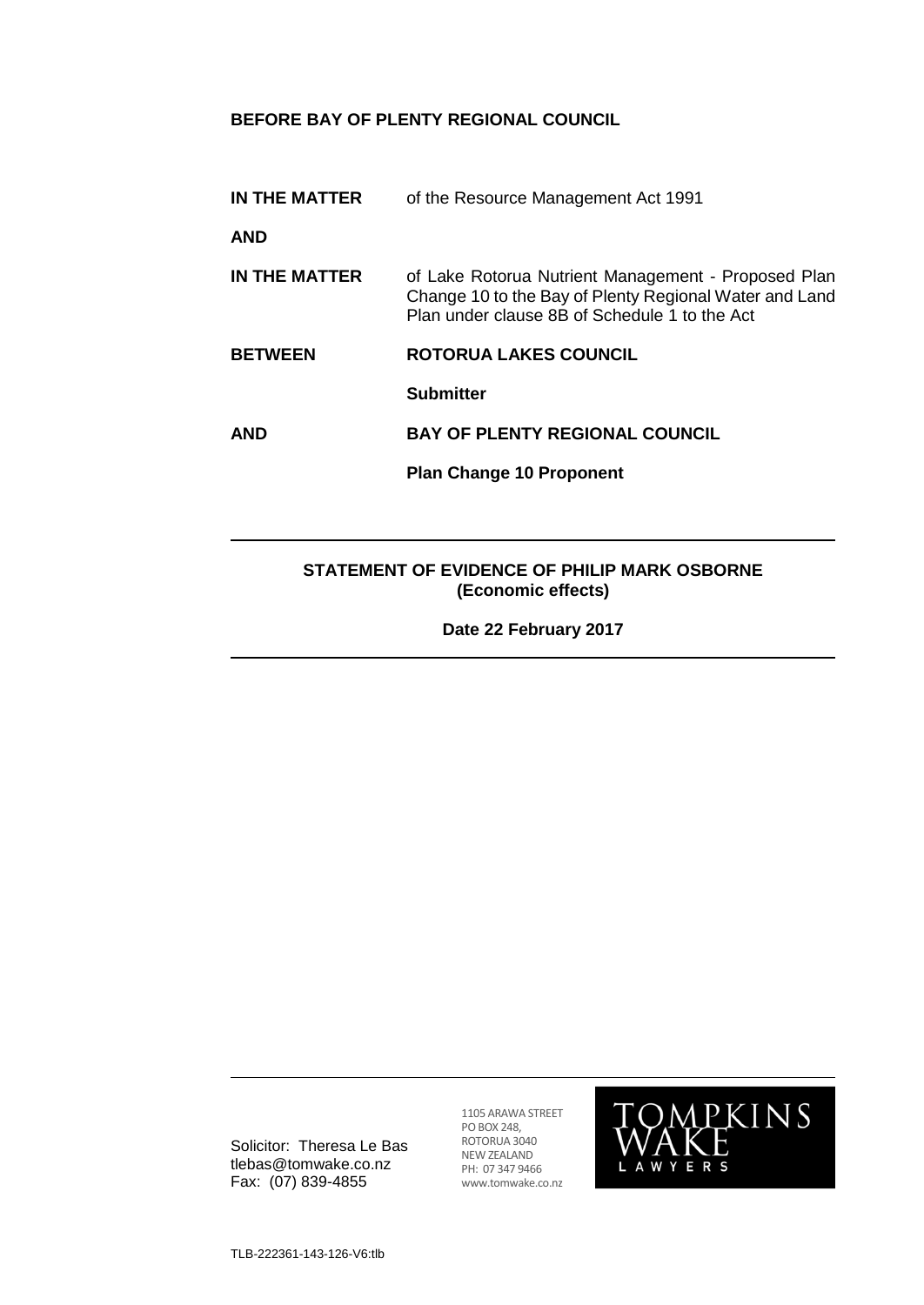### **INTRODUCTION**

- 1. My name is Philip Mark Osborne. I am an Economic Consultant for the company Property Economics Ltd, based in Auckland. My qualifications include – Bachelor of Arts (History/Economics), Masters in Commerce, a Masters in Planning Practice, and have provisionally completed my doctoral thesis in developmental economics.
- 2. For the past thirteen years I have been an economic property consultant for Property Economics. Prior to this I have been a business analyst to several large firms both here and in Europe. I also taught economics at both the secondary and tertiary level.
- 3. I have recently advised, and currently advise, central government organisations such as the Ministry for the Environment and the Ministry for Business Innovation and Employment as well as local authorities including Christchurch City, Napier City, Auckland Council, Wellington City and Wellington Regional Councils, Waikato Regional Council, and Far North Councils in relation to forward planning and resource valuation issues. I also provide consultancy services to a number of large private sector clients in regard to a wide range of property issues, including economic impact assessments, forecasting market growth, determining future land demand for the residential and business sectors, and economic cost-benefit analysis.
- 4. My evidence is provided on behalf of Rotorua Lakes Council (RLC) and relates to the efficient, effective and appropriate management of nitrogen emission into Lake Rotorua in achieving the objectives set out in the Bay of Plenty Regional Policy Statement (RPS) based on the current environment and the potential economic costs and benefits associated with existing and potential land use activities.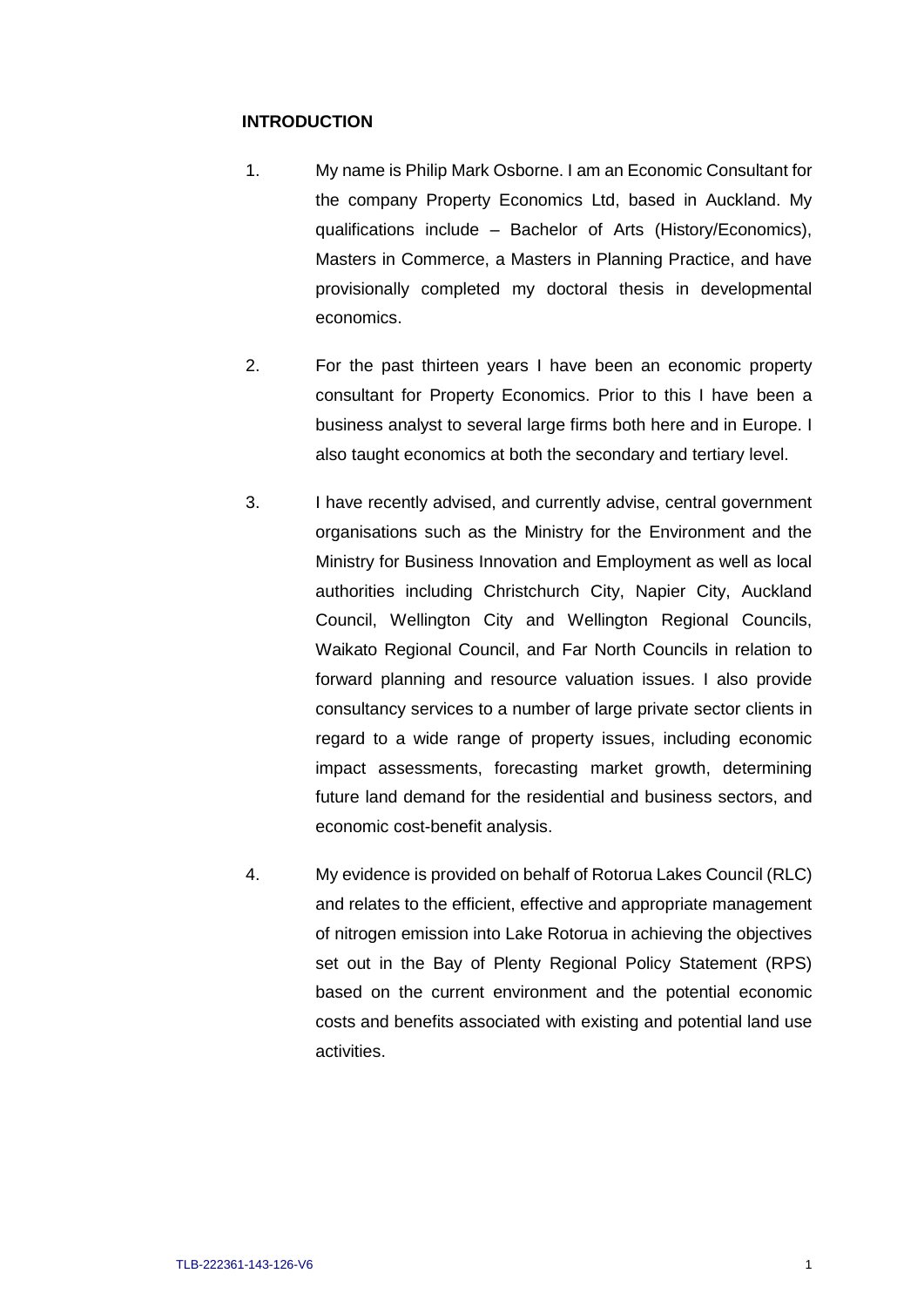- 5. In undertaking this evidence I have had regard to:
	- a) Both the sections 32 and 42A reports prepared by the Regional Council;
	- b) The economic evidence presented by the Bay of Plenty Regional Council (BOPRC) including;
		- Sandra Alison Barns;
		- Professor Graeme John Doole; and
		- Nicola Jane Smith;
	- c) The economic reports relating to BOPRC's position including;
		- Market Economics Limited (2015). Economic impacts of Rotorua nitrogen reduction: District, regional and national evaluation. Report prepared for the Bay of Plenty Regional Council. (**ME 2015**)
		- Parsons O, Doole G, Romera A (2015)(1). Onfarm effects of diverse allocation mechanisms in the Lake Rotorua catchment. Report prepared for the Lake Rotorua Stakeholder Advisory Group. (**Parsons et al**.)
		- Perrin Ag Consultants Ltd (2014). Rotorua NDA impact analysis: Phase I Project, Rotorua. Report prepared for the Bay of Plenty Regional Council. (**Perrin 2014**)
		- Telfer Young (2014). Land values in the Rotorua area and the Lake Rotorua catchment. Report prepared for the Bay of Plenty Regional Council. (**Telfer Young 2014)**
- 6. Although I am aware this is a hearing before BOPRC I confirm that I have read the Code of Conduct for Expert Witnesses contained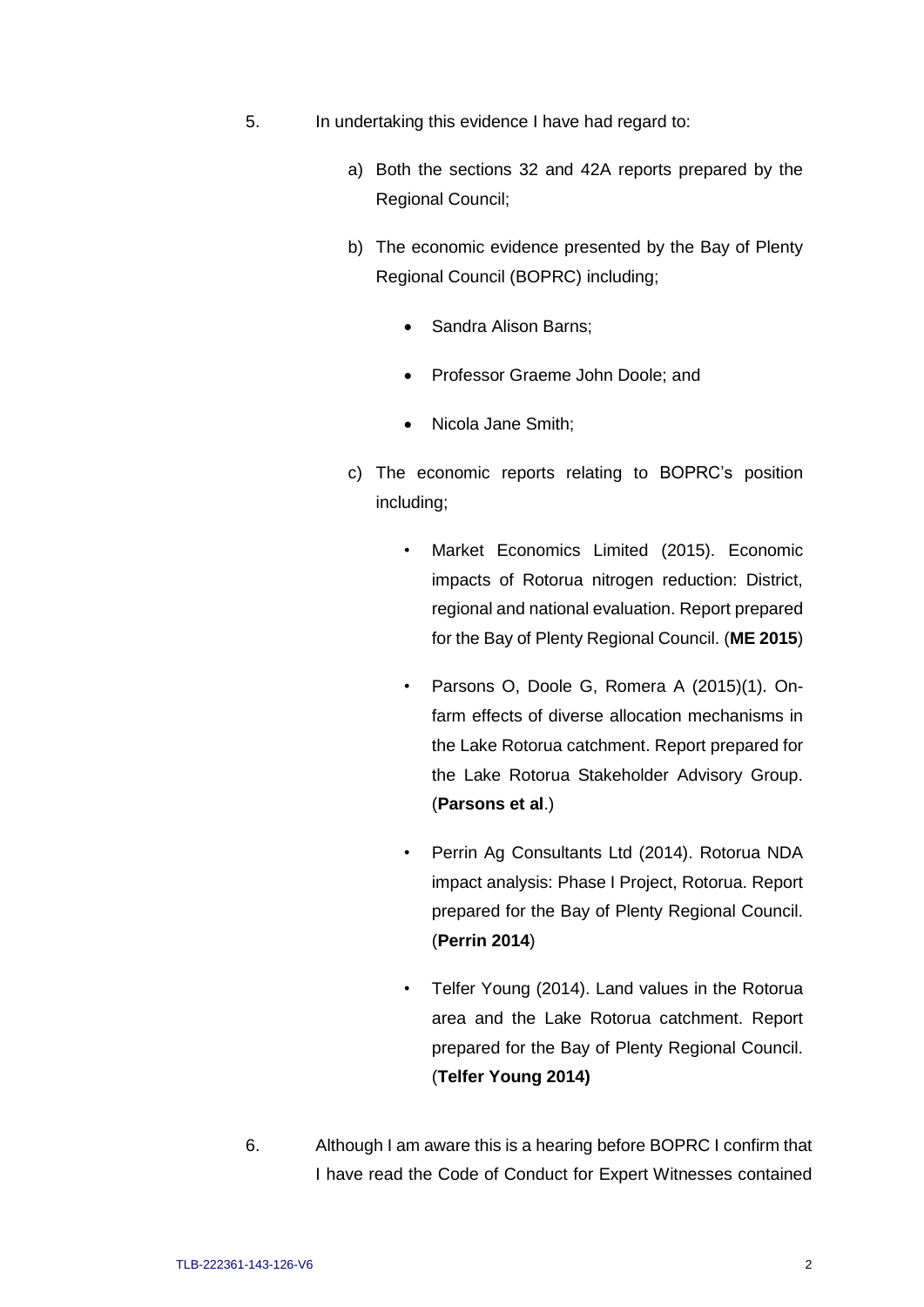in the Environment Court Practice Note 2014 and that I agree to comply with it. I confirm that I have considered all the material facts that I am aware of that might alter or detract from the opinions that I express, and that this evidence is within my area of expertise, except where I state that I am relying on the evidence of another person.

#### **ROTORUA ECONOMIC ENVIRONMENT**

- 7. The Rotorua District economy has recently seen substantial relative growth. For the year ended 2016 the District economy saw 4.1% growth in GDP while the nation experienced 3.2%.
- 8. Over the past 10 years the District's resident population has grown by approximately 2,500 people, representing a proportional growth of 3.7%. Under the 'unrestrained' BERL projections this resident population is expected to increase by over 23% within the next 20 years (over 16,000 people).
- 9. In terms of proportional representation and expected growth for the Rotorua economy, the tourism sector has accounted for 9.8% of GDP in the past 12 months (in comparison to 3.8% nationally). RLC's Council Controlled Organisation Rotorua Development Limited (operating as Destination Rotorua) suggests that visitor spending could exceed \$1 billion by 2030. They further submit that a key restriction to this growth is the pressure on existing infrastructure, including water and wastewater.
- 10. The 2015/16 season saw the dairy industry in Rotorua collect a \$205 million payout which is estimated to grow to \$316 million in the 2016/17 season. This increases the economic significance of this income into the Rotorua District by over 50%.
- 11. There are currently 315 dairy herds in the District on 49,000ha of land. These farms operate above the North Island average with 1,055kg of milk solids per hectare and 382kg per cow (approximately 7% higher than the average).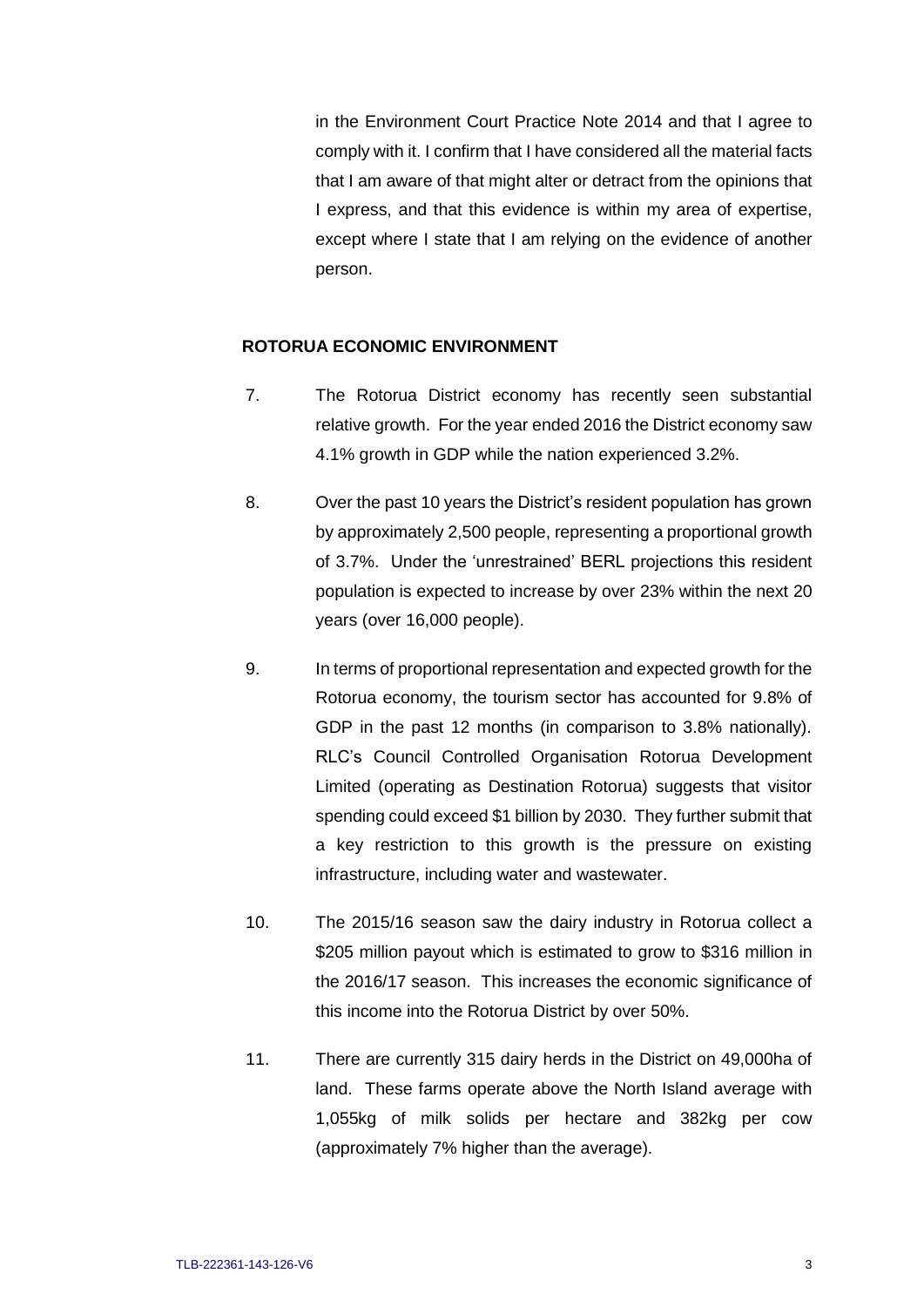- 12. In terms of the Rotorua catchment area of 50,000ha identified in Proposed Plan Change 10 (PC10) to the Bay of Plenty Regional Water and Land Plan (RWLP), approximately 5,000ha of this land operates as dairy farms accommodating some 16,000 head.
- 13. It is important to note that a key driver of the Rotorua economy is access to the water ways and lakes available to visitors and the resident population.

## **PROPOSED PLAN CHANGE 10 NITROGEN MANAGEMENT**

- 14. PC10 seeks to reduce the level of nitrogen that terminates in Lake Rotorua that is generated through land use and other activities.
- 15. My understanding from the planning evidence presented by Mr Fuller and Mr Eccles is that the basis for this objective is that of sustainable community wellbeing through environmental management. To date the presence of large amounts of nitrogen in Lake Rotorua has resulted in undesirable environmental outcomes that have the potential to impact upon the economy through negative effects on tourism, recreational activities and public perception.
- 16. PC10 seeks to manage these effects, and others, through limiting the total amount of nitrogen discharged into Lake Rotorua to 435 tonnes per annum. The current comparable level through land use activities has been established at 755 tonnes of nitrogen per annum.
- 17. The proposed reduction of 320 tonnes per annum is anticipated to be achieved through the following land use changes and improvements:
	- 50 tonnes through engineering improvements;
	- 100 tonnes through the identified incentives scheme;
	- 140 tonnes through land use changes; and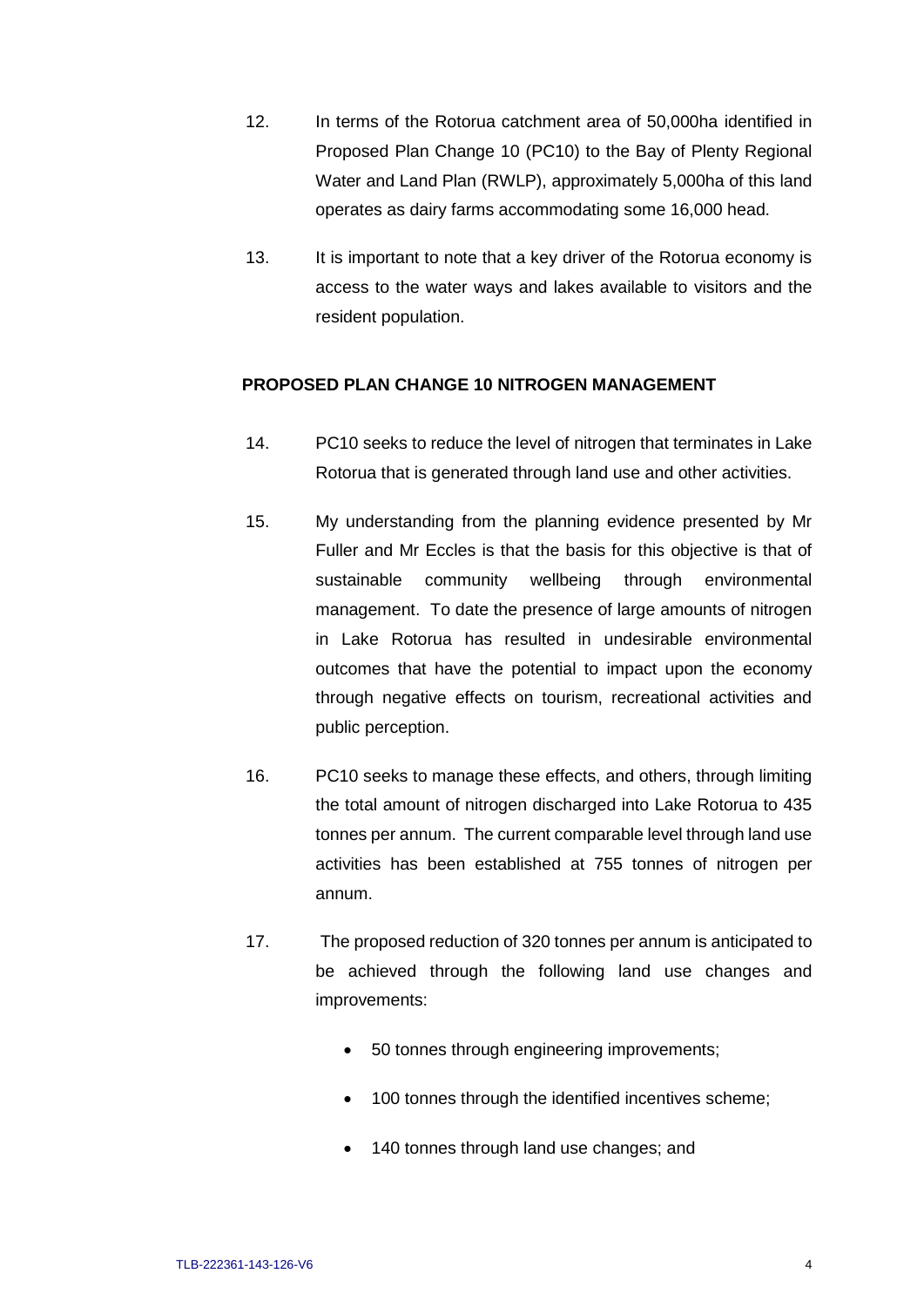- 30 tonnes through gorse management.
- 18. This total reduction is staged to take place over the next 15 years with 70% of the reduction, or 220 tonnes, to be achieved by 2022 and the balance 30% to be achieved by 2032.
- 19. In order to manage the change in land use, PC10 proposes to implement a nitrogen trading scheme that allows the transfer of nitrogen loading to be traded between the original allocation to a market lead distribution based on a market price to be eventually determined by free market operations. This open trading is proposed to take place from 2022. Until the commencement of trading in 2022, the publicly funded incentives scheme (a publicly funded package of \$40m) will be the only permitted purchaser.
- 20. The allocation of these nitrogen rights under PC10 is proposed to be based on a grandparenting approach with sector activity average ranges. This methodology allocates nitrogen rights based on the range of average nitrogen discharge by land use for the existing activity that was established under Rule 11 from 2001 to 2004 activity and nitrogen levels.
- 21. It is my understanding that the economic objective of the proposed nitrogen trading scheme (secondary to meeting the overall reduction of nitrogen discharge) is to achieve efficient land use and land use change with limited transactional and exchange costs.

### **ROTORUA LAKES COUNCIL SUBMISSION**

- 22. The position submitted by RLC on PC10 highlights some fundamental concerns for the Rotorua Lakes community. My evidence pertains specifically to those issues advanced that are likely to result in impacts on the economic wellbeing of the Rotorua Lakes community. These include:
	- The limitation of nitrogen discharge from the Waste Water Treatment Plant (WWTP) to 30 tonnes per annum with no identified opportunity for increase;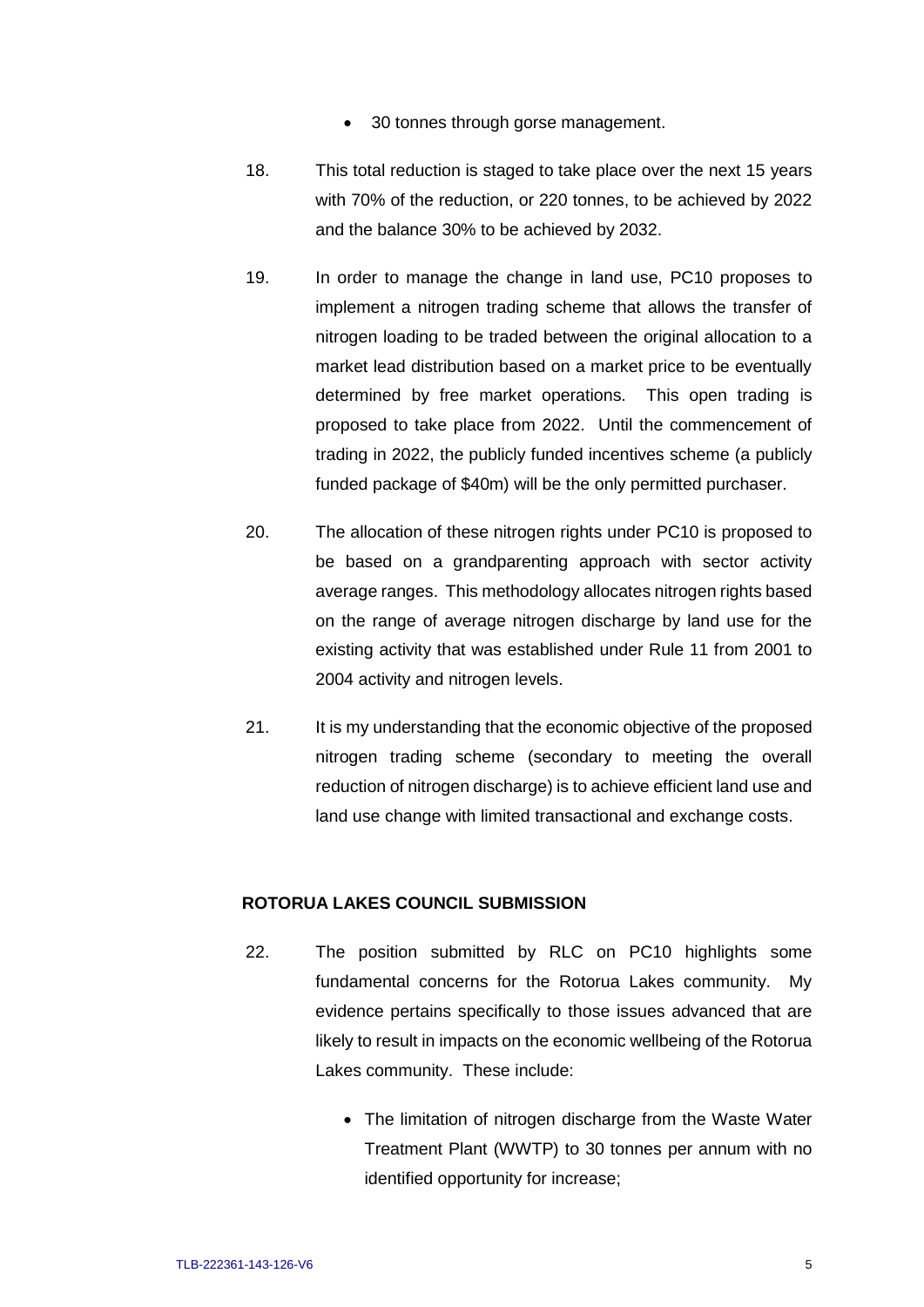- Objectives and policies that do not preclude the reduction of allocations from urban loads;
- Concerns over the level of economic impacts presented with specific attention to the rural and rural supply communities;
- Concerns over the impacts on iwi land holdings;
- Concerns over the objectives of the Incentives Scheme in relation to economic impacts and the timing of this scheme.
- 23. The concerns raised in the RLC submission relate directly to the economic well-being of the entire community, its growth, and the distributional impact felt by specific and important sectors and participants within the community.
- 24. My evidence relates to the potential for the community to provide for its economic wellbeing in relation to PC10 as it is currently proposed.

## **CONCERNS RAISED OVER THE PROPOSED PC10 APPRAOCH**

- 25. PC10 is supported by a significant quantum of economic assessment and research undertaken over the better part of a decade. This material has traversed a number of potential allocative scenarios that, for the most part, have been focussed on the economic impact of changes considered likely to result from intervention into the rural sector of the identified catchment and the corresponding predicted land use changes.
- 26. While having regard to the extent of that research, my evidence addresses a number of these assessments specifically including:
	- The PC10 section 32 evaluation;
	- The PC10 section 42A report;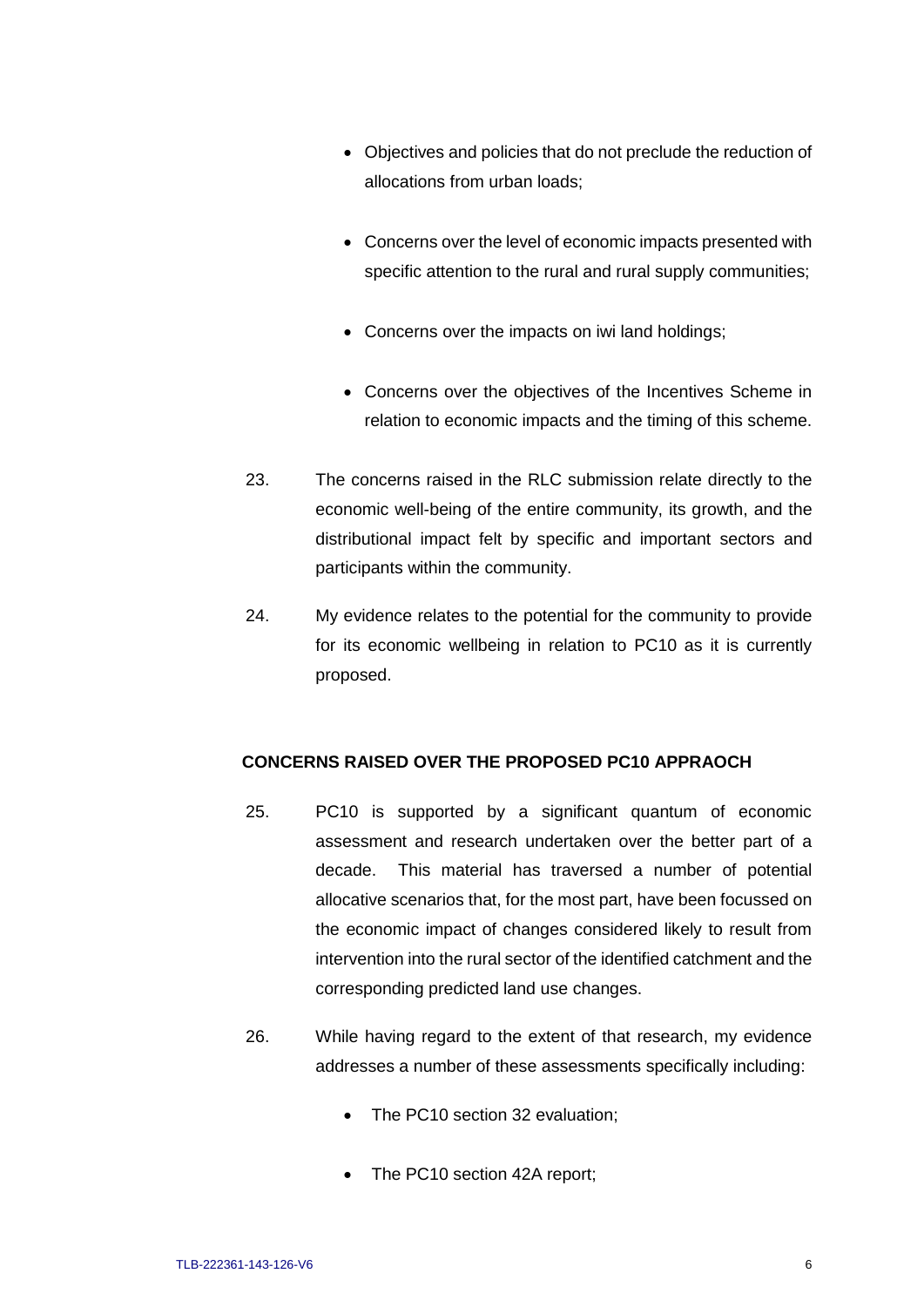- The economic reports noted in paragraph 5(c) of my evidence; and
- The economic evidence presented on behalf of BOPRC by Sandra Alison Barns, Professor Graeme John Doole, and Nicola Jane Smith.
- 27. In my view it is important to note that the deterioration of water quality in Lake Rotorua is a significant economic concern to both the local and regional economy.
- 28. In my opinion both the actual and perceived quality of the environment are fundamental to the economic performance of the Rotorua economy and the community's current and future economic wellbeing and standard of living. From an economic viewpoint the quality of the water systems should be assessed in terms of its economic value (with social considerations addressed similarly) and the economic costs associated with maintaining and improving it. This approach essentially forms an economic cost benefit assessment that should then form part of the evaluation required under section 32 of the RMA.
- 29. It is within this context that I have reviewed the economic assessments undertaken by BOPRC and with regard to the wider economic well-being of the Rotorua community. I have, as a result of the review I have undertaken, specific and fundamental concerns with the approach adopted in PC10 and also with the specific economic assessment undertaken for the economic component of the section 32 evaluation. I record my concerns below.

#### **The Allocation of Nitrogen Rights**

30. This issue relates to a key concern expressed by both RLC and a significant number of submitters. The approach adopted by BOPRC for the allocation of nitrogen rights plays a pivotal role in the economics of both efficient resource allocation and equity. These issues are both directly related to the economic costs and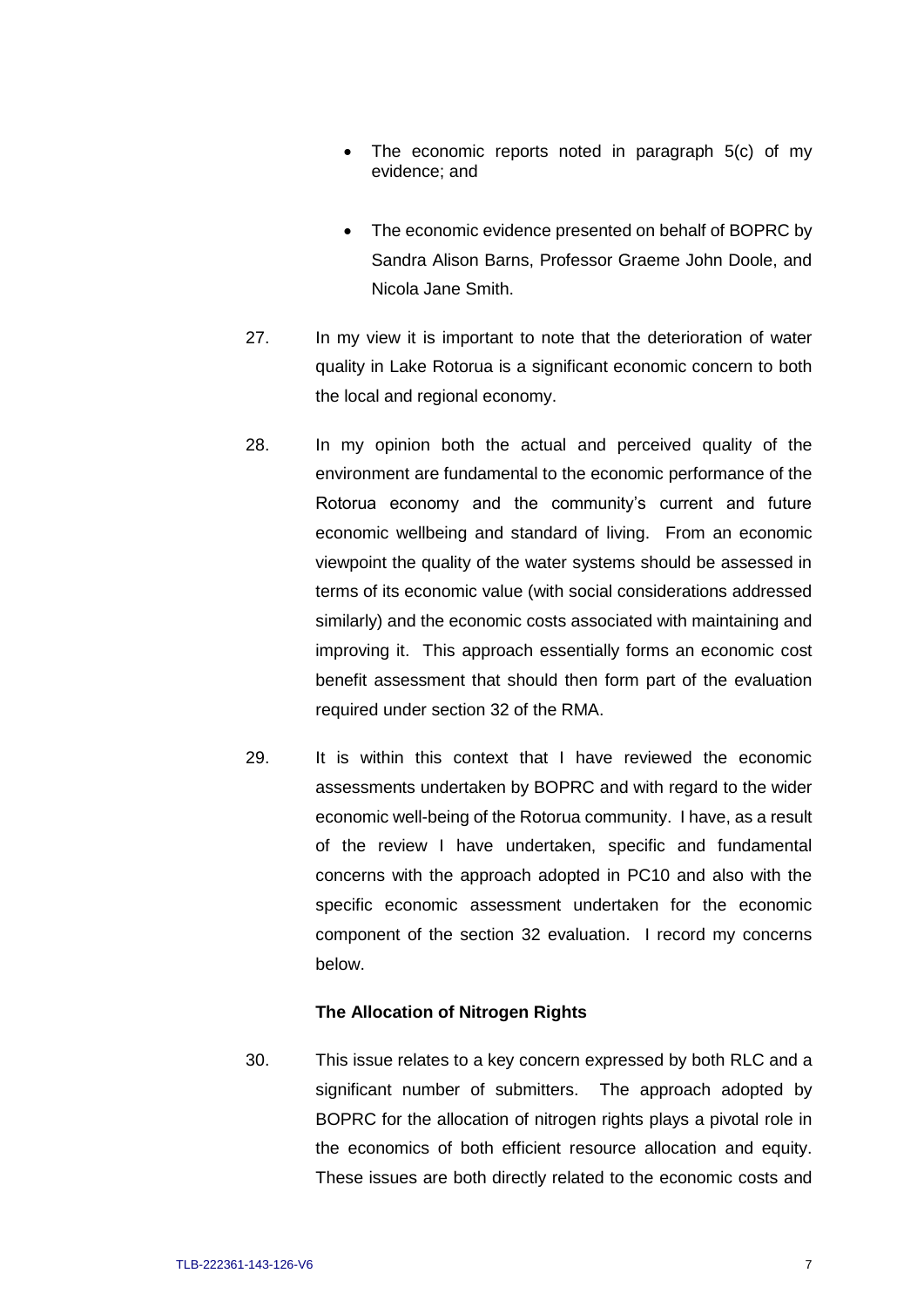benefits assessment directed in section 32 of the RMA and the principles established by BOPRC in evaluating the PC10 options (and identified in the ME 2015 report<sup>1</sup> as guiding the assessment of economic impacts).

- 31. The principles guiding the allocation of nitrogen rights under Policy WL 5B of the Bay of Plenty Regional Policy Statement (RPS) include:
	- *a. Equity/fairness, including intergenerational equity;*
	- *b. Extent of the immediate impact;*
	- *c. Public and private benefits and costs;*
	- *d. Iwi land ownership and its status including any Crown obligation;*
	- *e. Cultural values;*
	- *f. Resource use efficiency;*
	- *g. Existing land use;*
	- *h. Existing on farm capital investment; and*
	- *i. Ease of transfer of the allocation.*

I understand that the following principles were also considered by the Stakeholder Advisory Group (StAG):

- No major windfalls for any sector;
- Preference will be given to the allocation approach that has the least overall economic impact;
- Existing investment (including in infrastructure, land value, cash investment and in nutrient loss mitigation) will be recognised; and
- Practices that cause high nitrogen loss, relative to sector norms, will not be rewarded.
- 32. The current PC10 adoption of grandparenting through sector averages (grandparenting approach) raises significant concerns, in my opinion, in terms of the fairness or equity of BOPRC's approach to the allocation of nitrogen rights. The issues identified here are not new and have been addressed in materials relating to

 $\overline{a}$ 

<sup>1</sup> See page 3 of ME 2015.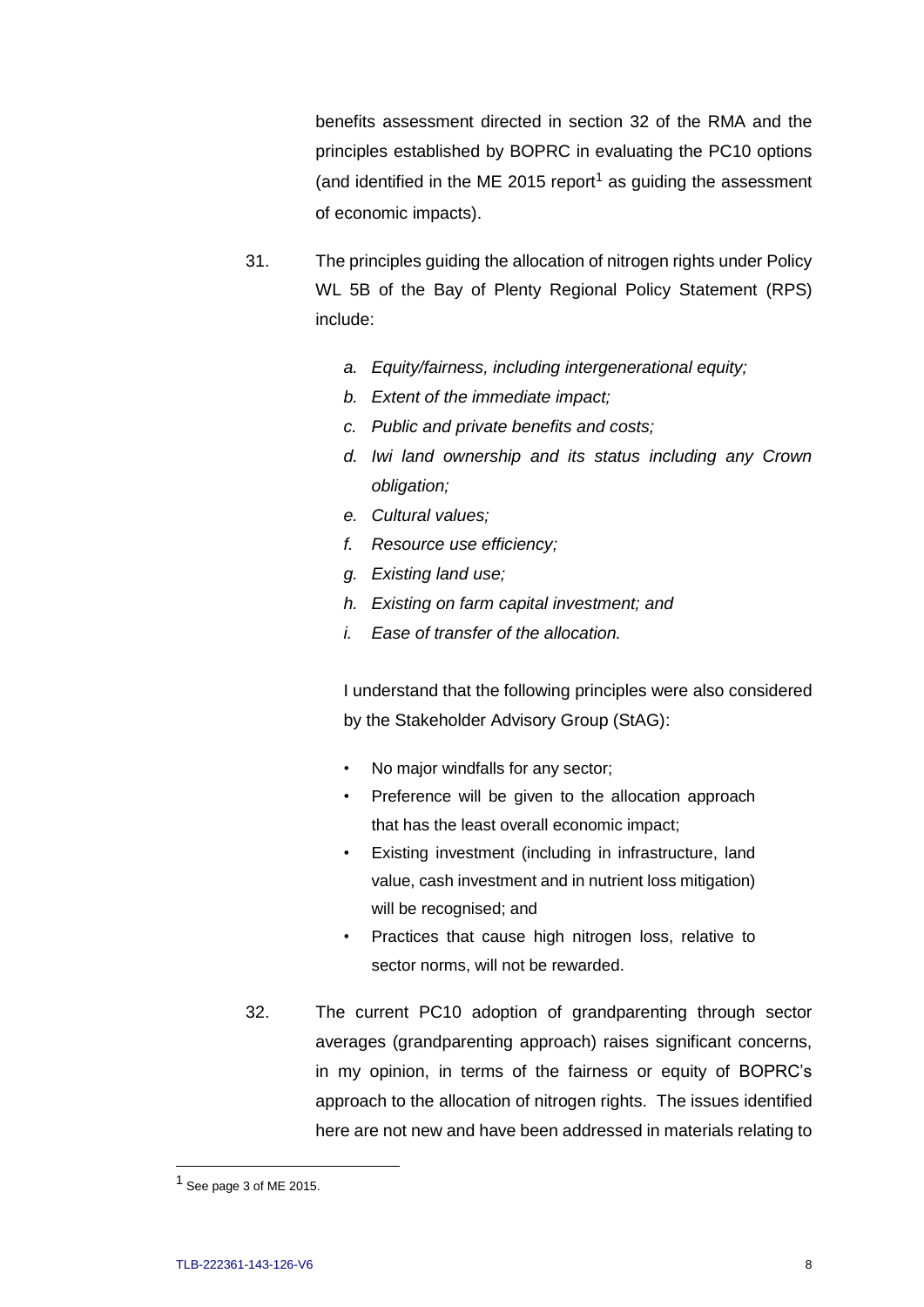PC10 and at length in several other plan changes, including the changes to the Manawatu-Wanganui Regional Council Proposed One Plan (Horizon One Plan)<sup>2</sup> and the Hawkes Bay Tukituki plan change through the Environment Court, Board of Inquiry and the Court of Appeal. However, it is the extent of these economic inequities and impacts on efficiency that have, in my opinion, not been adequately evaluated for PC10.

- 33. While BOPRC's grandparenting approach to allocation was assessed separately in the Parsons et al and ME 2015 reports (in terms of direct impacts on viability and economic activity), and collectively in the Section 32 and 42A reports, I do not believe that adequate importance has been identified or conferred to the level of the potential economic costs associated with this allocative approach. Based on this, I do not believe that the grandparenting approach proposed in PC10 best meets the Rotorua community's economic interests which, in turn, has a consequence for the community's ability to provide for its social and economic wellbeing.
- 34. I acknowledge that a key economic benefit of the proposed BOPRC grandparenting approach is that it recognises the level of current investment (in terms of operations, not land) into rural activities. The grandparenting approach typically results in a lower transition cost as existing activities are supported through the allocation of additional capital (that is, the value of the nitrogen rights). The grandparenting approach is also more likely to retain the current distribution of land use activities as the impact of the cost of nitrogen discharge is already mitigated through the allocation of the nitrogen rights.
- 35. The converse of BOPRC's grandparenting approach is that there is an increased potential for the retention of economically inefficient land uses. This, in my opinion, is a key issue with the

 <sup>2</sup> Day v Manawatu-Wanganui Regional Council [2012] NZEnvC 182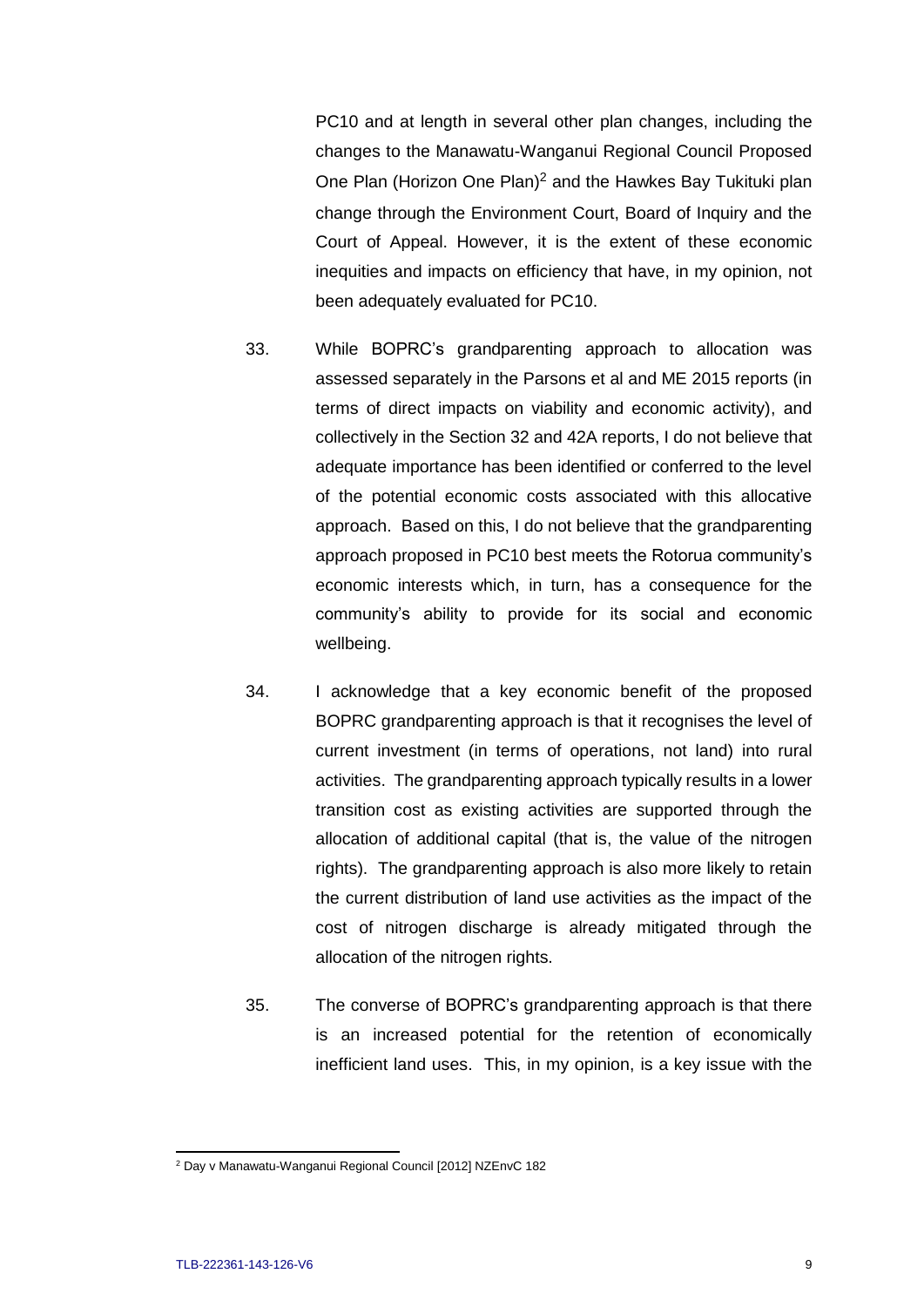grandparenting approach's long term impacts on economic efficiency and community well-being.

*36.* In assessing the difference between a grandparenting approach to nitrogen allocation and an approach that followed one along the lines of natural capital, the Environment Court held that:

> '*We accept the evidence of Dr Mackay when he states: The major' strength of this approach is that in calculating the N leaching loss limit, it considers the whole catchment and is not prescriptive. It is not linked to current land use, but rather linked to the underlying land resource in the catchment. The approach does not target the land use or intensity of use and it does not place limits on outputs; rather it allocated N leaching·Ioss limits to each LUC unit based on the biophysical potential of the natural capital of the soil. It treats farms with the same resources in the same manner, regardless of current use. lt disadvantages high input, highly productive farms on soils with little inherent natural capital (eg sand country, gravels and steep land soil) to limit N leaching, even when BMPs have been followed. He goes on to say that to achieve the most efficient use of resources with the least environmental impact, N leaching loss limits should be weighted towards those soils with the greatest natural capital, and continues: The LUC natural capital approach is also portable beyond the priority catchments and sends important messages (it does not reward the biggest polluters, does not penalise conservative behaviour and does not disadvantage owners of undeveloped land) and timely signals (eg establishes a target for mitigation practice and to find a threshold above which the capital investment in 'increasing production must be extended to mitigation technologies, including significant modifications to farm design).' 3*

[My emphasis added.]

<sup>&</sup>lt;sup>3</sup> Ibid at page 38.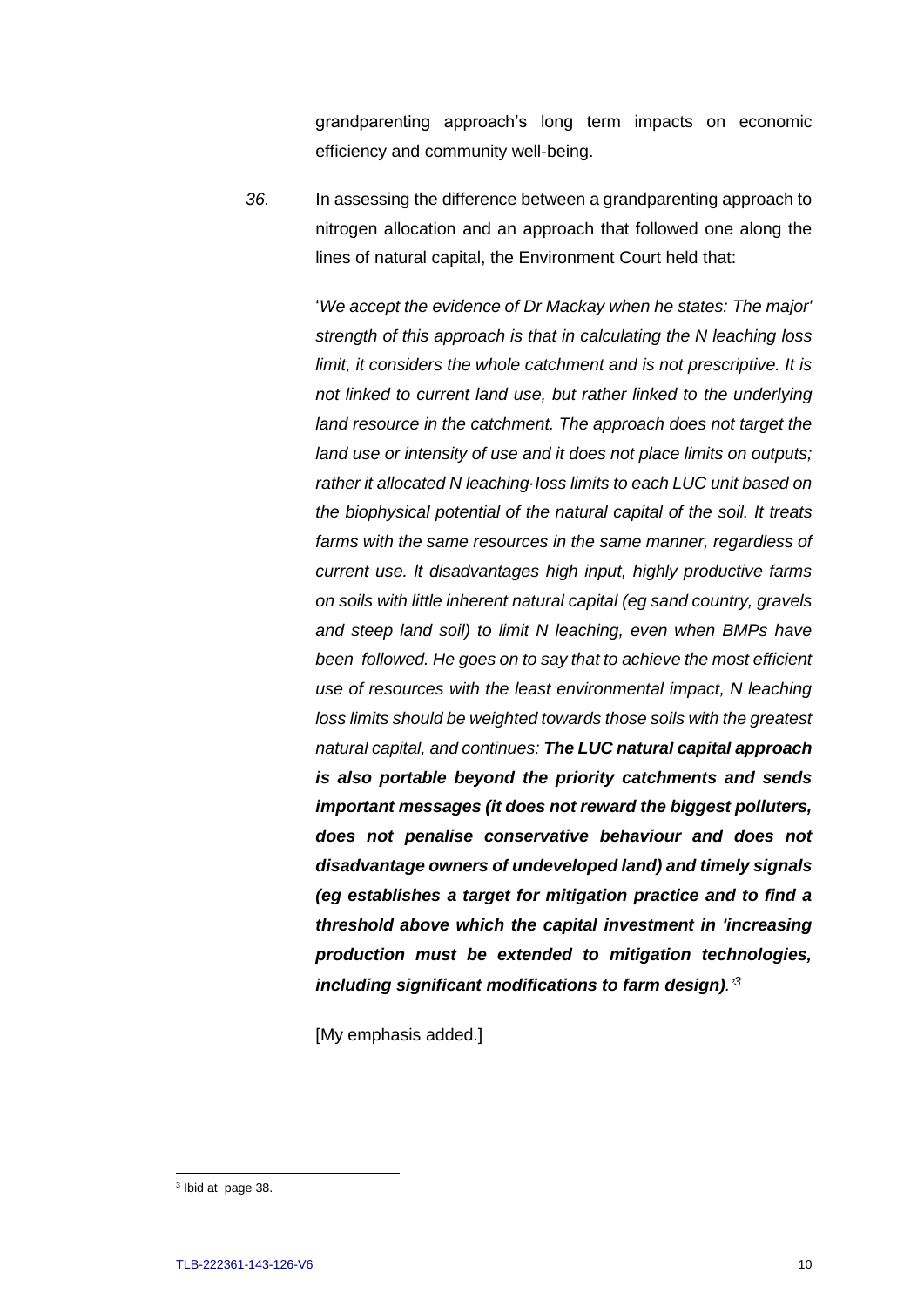37. Seeking to implement the concept of natural capital into a market is a growing concern to policy makers internationally:

> *"Green growth means fostering economic growth and development while ensuring that the natural assets continue to provide the resources and environmental services on which our well-being relies. To do this, it must catalyse investment and innovation which will underpin sustained growth and give rise to new economic opportunities."* <sup>4</sup>–

- 38. The impacts, identified above, on underutilised land have been identified in both the section 32 and 42a reports but have not been quantified or addressed, in my opinion, in terms of the potential level of their economic impacts in either report.
- 39. Additionally, the grandparenting approach proposed in PC10 has raised several concerns with regard to equity. While the ME 2015 report addresses the potential sector equities it does not address nor assess the level of impact on underdeveloped land. This pertains directly to the principles by which the allocation approach was assessed as well as the further considerations of windfalls and existing investment in terms of land value.
- 40. The grandparenting approach adopted by BOPRC significantly disadvantages property owners of underdeveloped land. This not only impacts upon issues of equity but also on the viability for development of potentially highly productive land.
- 41. With nitrogen expected to trade at between \$300<sup>5</sup> and \$400/kg/pa, the additional cost of developing previous unutilised land for dairy activities ranges from \$10,000 to \$14,800 per hectare (over the past 3 years diary land has sold for \$20,000 per hectare<sup>6</sup>), while converting dry stock activities to dairy would require up to \$8,000 per hectare more. This additional cost essentially excludes land that could be of higher productivity than is currently in operation.

 $\overline{a}$ 

<sup>4</sup> OECD. "Towards Green Growth: A summary for policy makers", May 2011.

<sup>5</sup> Dohun, McDonald and Kerr. Motu Working Paper 15-07. Nitrogen Trading in Lake Taupo. 2015

<sup>&</sup>lt;sup>6</sup> Telfer Young (2014). Land values in the Rotorua area and the Lake Rotorua catchment.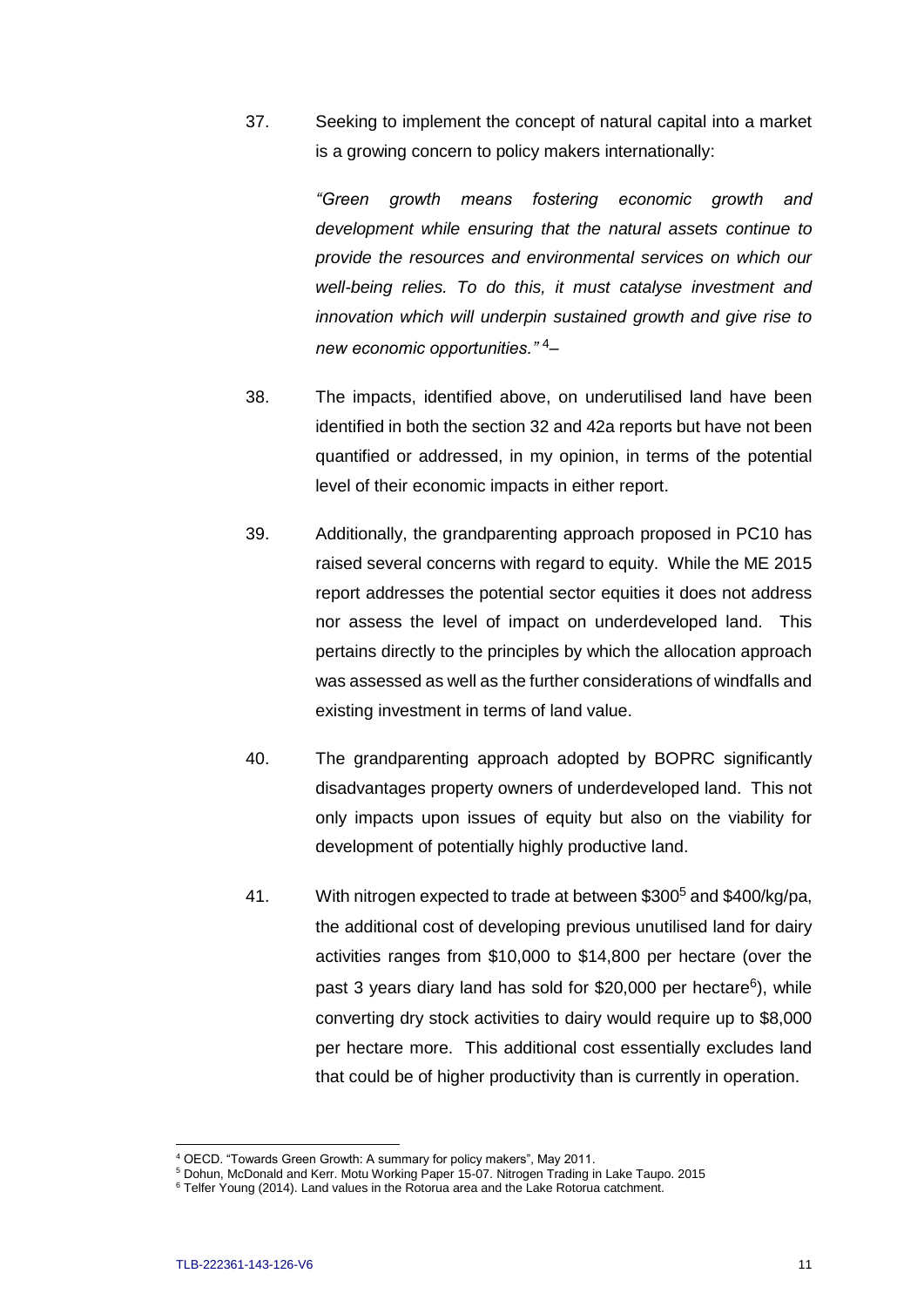- 42. The addition of further existing capital, in the form of tradeable nitrogen rights, forms an additional barrier to entry for land that is of greater productivity than is currently operated in the market. As I have outlined above, the additional costs of operation are likely to render many of these sites unviable. This in turn is less likely to result in an economically efficient outcome with this margin of cost representing the potential difference in efficiency.
	- 43. In terms of the most affected party<sup>7</sup>, Maori land owners are disproportionately impacted by the grandparenting approach to allocation. Parties such as Maori land owners have not had either the time nor the capital resources to historically develop their land and provide for their economic well-being. As outlined in the Section 32 report<sup>8</sup> the position taken by BOPRC is that this inequity has been perpetrated by Rule 11 of the RWLP, limiting nitrogen discharge to the baseline (2001 to 2004) period. From an economic perspective however, the options available under PC10 should be assessed against each other in my view. If indeed the baseline position is that outlined by Rule 11 of the RWLP, PC10 nevertheless represents an opportunity to 'undo' the economic inequities created by that Rule. While these may not, in the context of cost benefit analysis, represent costs of the grandparenting allocation, they do represent economic benefits for allocating through the alternative natural capital approach. $9$
- *44.* This inequity was highlighted in the Motu review of the Taupo nitrogen allocation adopted through Variation 5 to the then Proposed Waikato Regional Plan:

'*However, grandparenting significantly favours those with high discharges in the benchmark period (2001–05). Those lands previously used for low-nitrogen leaching activities, along with those farms previously facing capital constraints or other factors that historically restricted their ability to operate at higher production levels, now face significant costs if they wish to convert* 

 $\overline{a}$ 

<sup>7</sup> With over 25% of the identified PC10 catchment

<sup>&</sup>lt;sup>8</sup> See page 120.

<sup>9</sup> These inequities were outlined by Environmental Management Services 2009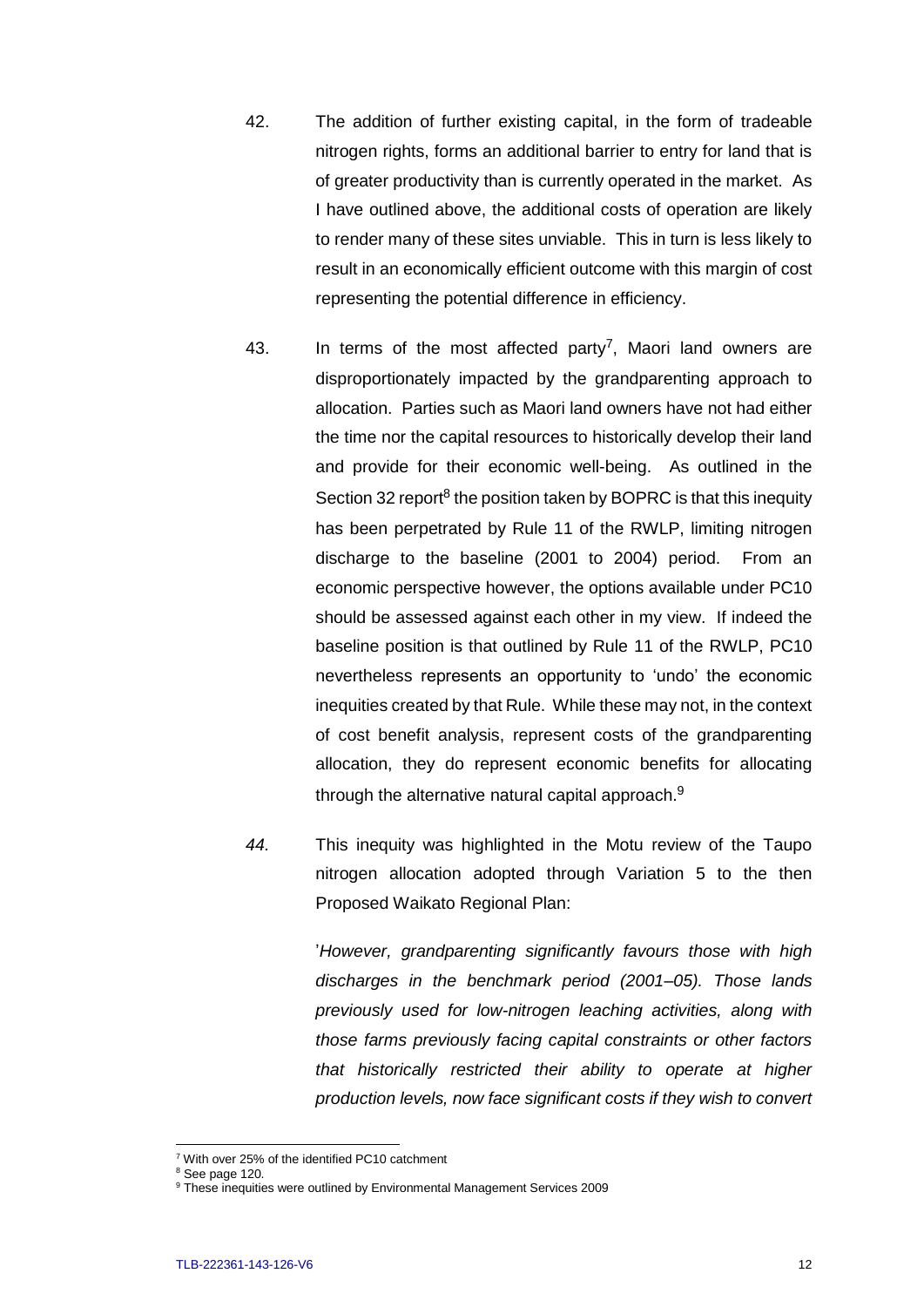*their land to more nitrogen-intensive uses. This restriction significantly affected the local iwi, Ngati Tuwharetoa'.<sup>10</sup>* 

- 45. The extent of this inequity in the PC10 context is more than significant in my opinion. Estimating the value to land owners of tradeable nitrogen rights is difficult but an estimate based on the value attributable to the incentives scheme gives some degree of magnitude to the value. With 100 tonnes and \$40 million, I estimate that nitrogen may trade at \$400kg which would value the redistribution of the rural sectors rights at over \$182 million; this is a sizable redistribution (this excludes the value of the reduction required by 2032 including gorse reduction). The grandparenting approach essentially provides substantial capital value to existing land uses benefitting those land uses that have existing high discharges of nitrogen and low productivity values (in other words, the converse of the natural capital approach).
- 46. An allocation based on pre-existing operations like that currently proposed in PC10 simply, in my opinion, serves to reinforce existing inefficiencies and create additional barriers to the Rotorua rural economy becoming more efficient in the long term.
- 47. While the transactional and redistribution costs of a natural capital approach are potentially higher than the comparative costs of a grandparenting approach, these can be mitigated through the facilitation of a transition by way of information provision, utilisation of an incentives scheme and incorporation of a viable transition period. The economic assessment undertaken for PC10 highlights the gap between the current land use and that which would be sustainable longterm under a natural capital scenario. This scenario allows historical inefficiencies to be rectified rather than perpetuate them and, in the case of allocating tradeable rights reinforce them with additional capital rights.
- 48. In my opinion, whichever allocative approach is finally adopted in PC10, the costs and benefits will not be evenly distributed. However I consider it is important that, when contemplating the

<sup>&</sup>lt;sup>10</sup> Dohun, McDonald and Kerr. Motu Working Paper 15-07. Nitrogen Trading in Lake Taupo. 2015, page 10.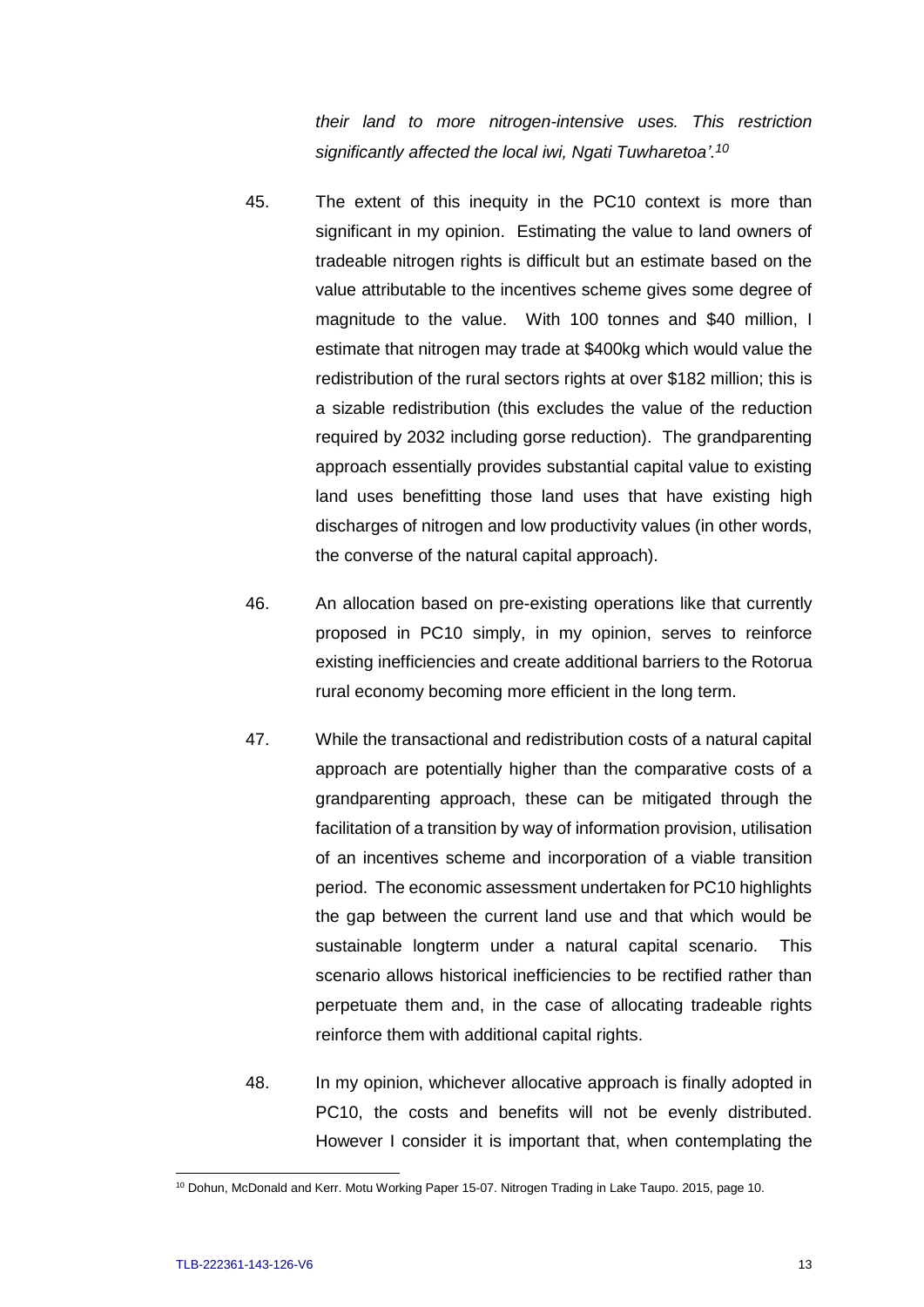appropriate economic position, that all potential costs and benefits are appropriately assessed and weighed. In my view the section 32 evaluation for PC10 has not yet done this.

#### **The Recognition of Urban Infrastructure**

- 49. A further economic concern raised in the RLC submission relates to the provision of wastewater infrastructure and the economic ramifications of potentially restricting growth, with subsequent costs to the community.
- 50. While the impact of nitrogen discharge from urban infrastructure (and rural residential discharge) is acknowledged in Rule 11 of the RWLP, PC10 represents a further potential impact on the Rotorua District economy through its potential restriction on growth and the costs associated with that restriction. While it is acknowledged that urban infrastructure (primarily wastewater) contributes to the discharge of nitrogen into Lake Rotorua, it is also fundamental to both the economic growth of the District and the community's economic wellbeing that is brought about through population growth.
- 51. Population projections provided by BERL (unrestrained) show the District's population increasing by 23% or some 16,000 residents in the next 20 years. This level of growth will have a significant impact upon the District's economy, supporting continued economic growth beyond that experienced nationally.
- 52. The potential for PC10 to restrict this growth comes at a significant risk and should be, in my view, better understood and recognised in the PC10 provisions. Adherence to the restrictions (and potential reductions) also comes at considerable implementation costs. While these implementation costs could be weighed against the cost of the community buying nitrogen rights post-2022, the risk of financial restrictions could lead to a less than economically efficient outcome for the community.
- 53. While I understand from Mr Banks' evidence that some allowance has been agreed between BOPRC and RLC for urban growth as a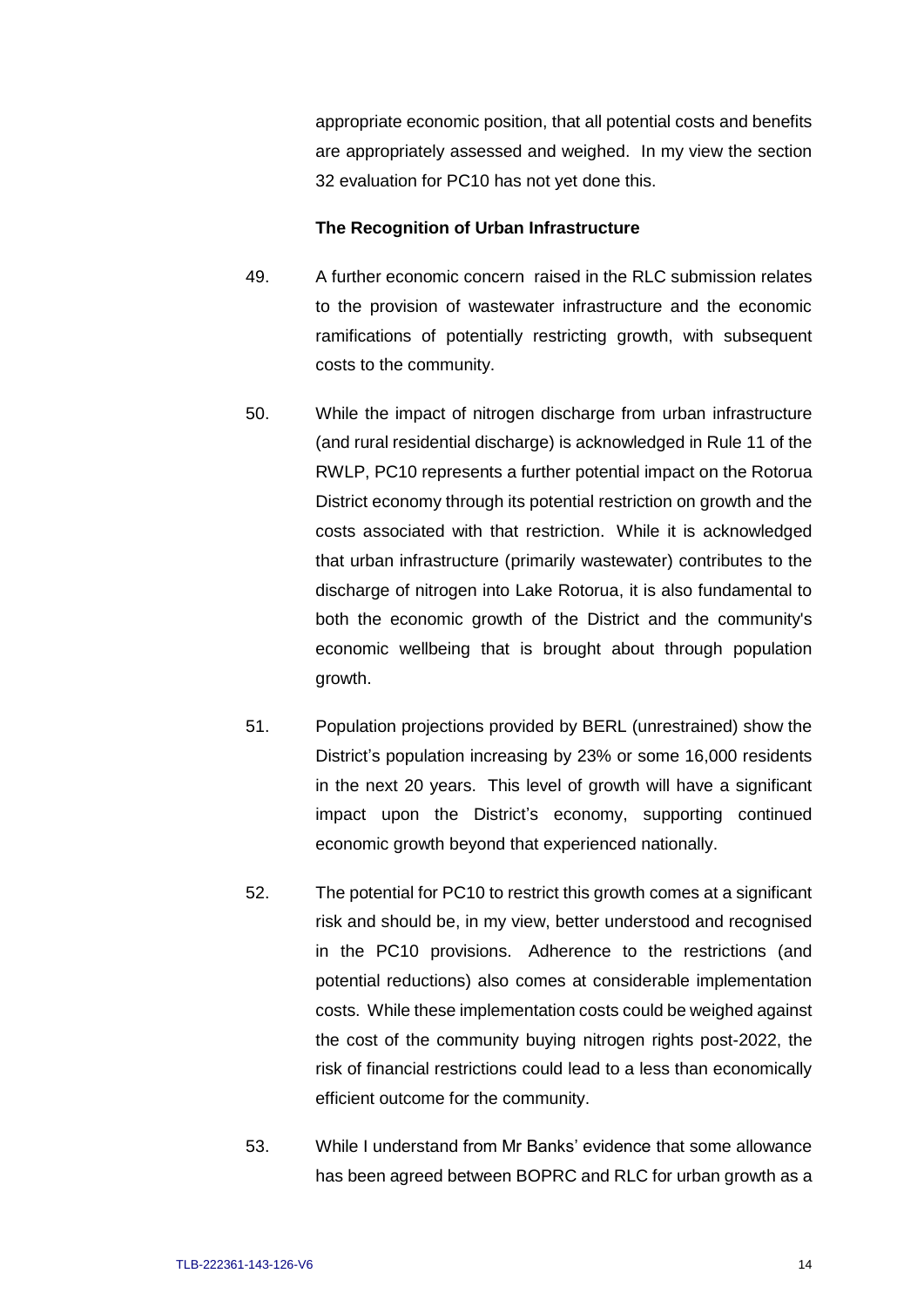result of expansion into rural land, this still does not expressly allow for growth through intensification either of residents or tourism operators. It is fundamental, in my opinion, that there is a clear understanding of the potential risks associated with limited flexibility. While this, once again, raises the question of the baseline for impacts (being the restrictions imposed under Rule 11 of the RWLP), PC10 offers a potential opportunity to meet the community's economic needs through the facilitation of sustainable and efficient growth.

- 54. These impacts become evident when considering the marginal costs of providing for increasingly improved infrastructure. While maintaining Rotorua's wastewater infrastructure at the limit of technology may cost \$30 million in order to meet the RWLP's nitrogen requirements, I note Mr Brian's estimate annexed to Mr Banks' evidence, that beyond this point reducing this discharge by only a few tonnes more may cost between \$15 million and \$20 million. This illustrates the significant diminishing returns of the cost to the community which are likely to very quickly exceed the economic benefits. While this may be a short term issue, the longer term issue is the funding of nitrogen trading for community needs and the financial issues pertaining to this.
- 55. The potential costs associated with PC10 as currently proposed go beyond the potential impact on Rotorua's resident population; the costs extend to the tourism sector as well. With Rotorua's visitor spend expected to exceed \$1 billion by 2030, the corresponding demand on urban infrastructure and discharge rates will increase significantly. The economic significance of the tourism sector alone is sufficient to warrant increased flexibility in future allocation under PC10.
- 56. It is important to note that the provision of urban infrastructure is a public service, reflected in RLC's statutory duties and functions under the Local Government Act, due to the crucial economic benefits accruing from its utilisation. This however means that the economic benefits are primarily realised by the community itself and not the provider. As such, RLC does not operate effectively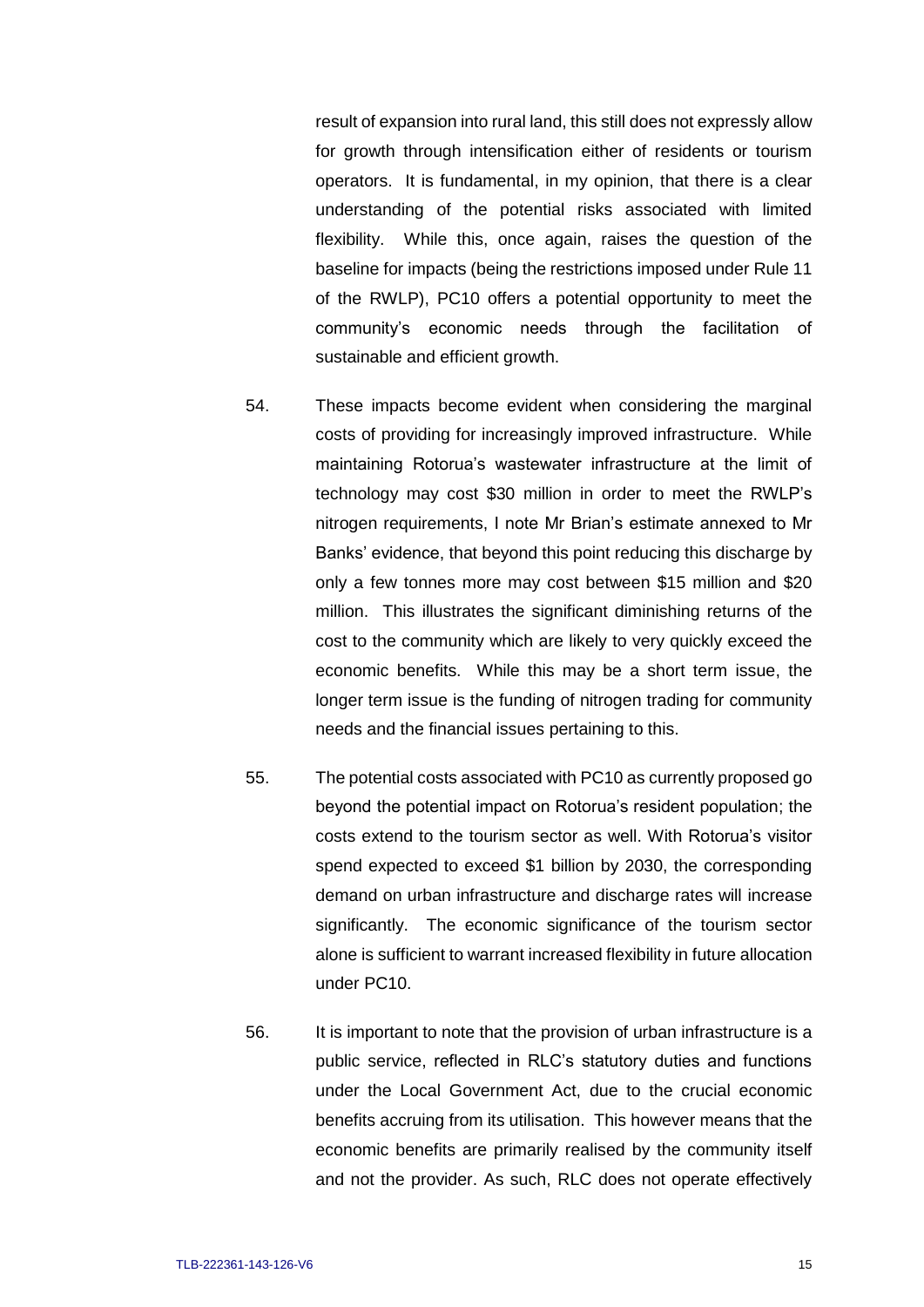and efficiently within the market as a provider of urban infrastructure and is unlikely to be an efficient participant in the purchase of nitrogen rights.

57. I am unaware of any economic assessment that has been utilised by BOPRC to assess the appropriate level of nitrogen allocation for the public or an outline of the potential risks to the Rotorua economy due to the potential lack of flexibility in allocation under PC10.

#### **Moratorium on Tradeable Rights**

- 58. While I agree that the nitrogen trading programme will provide a potentially low cost approach to the re-balancing of nitrogen usage, the economic costs to the economy of the moratorium on trading until 2022 has not, to my knowledge, been assessed.
- 59. Though there appears to be clear rationale for the suspension (in terms of restricting the market pressure on the incentive scheme) the relative costs of this approach on the efficient operation of the economy has not been assessed in terms of its relative risk. This approach essentially restricts any rural land use change (including unexpected changes to urban growth) for up to 5 years and is likely to come at a short term economic cost.
- 60. In terms of economic cost benefit it is important, in my opinion, that decisions that could significantly impact upon Rotorua's economy are assessed against their relative risks. While there is a risk associated with requiring participation in an open market (i.e. the requirement to purchase 100 tonnes) it is important to consider the level of this risk.
- 61. In my opinion there is insufficient economic analysis to allay RLC's concern regarding the potential economic impacts of this moratorium on the Rotorua community's economic well-being.

### **Economic Assessment Undertaken**

62. As I have identified above, there are a variety of economic concerns stemming from my review of the assessment undertaken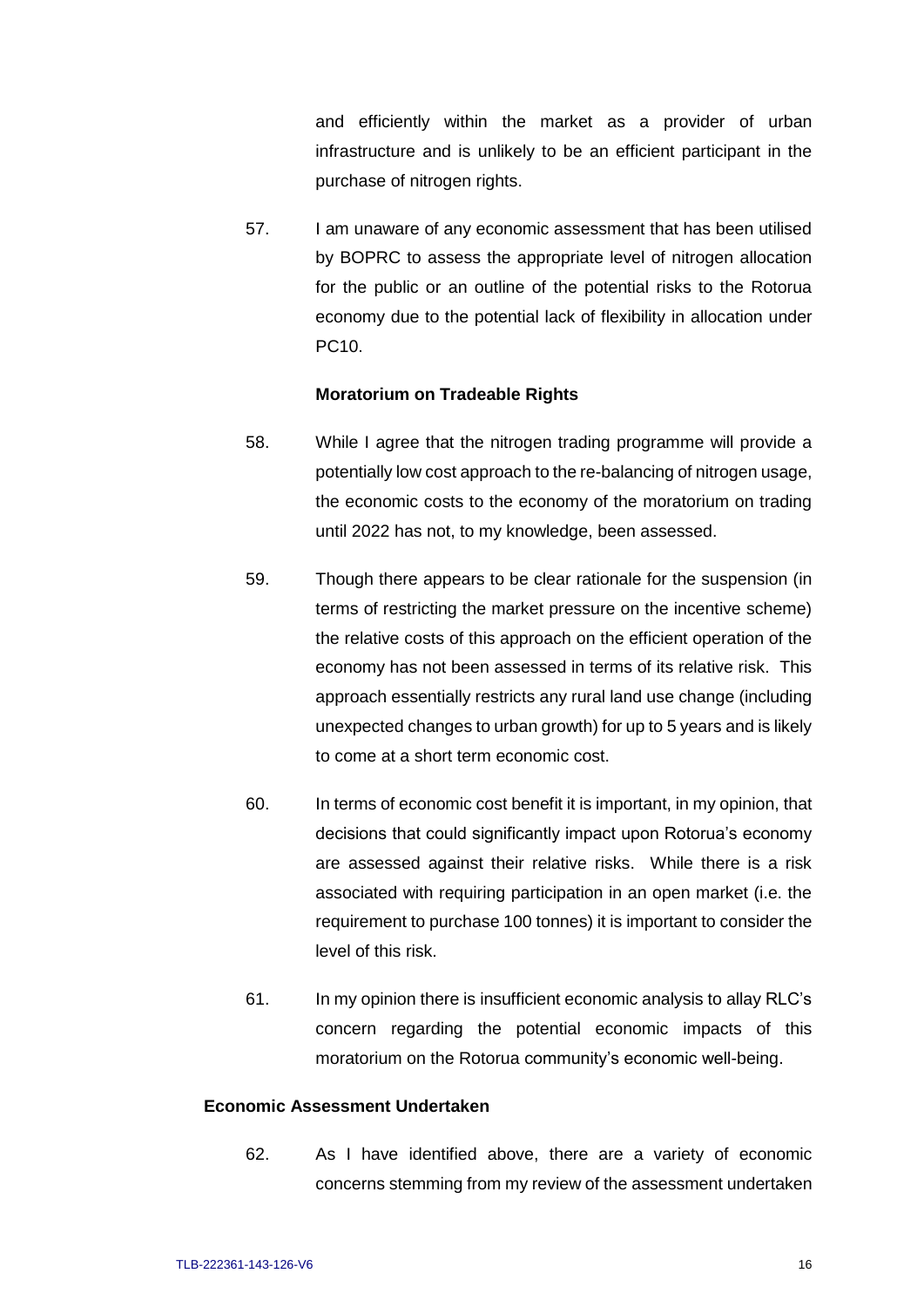by BOPRC in the context of PC10. While I acknowledge the work undertaken by the experts in assessing the potential changes to the rural markets and the subsequent economic impacts, I believe that the assessment compiled by BOPRC has been too narrowly focussed and has not adequately assessed the level of risk (or the economic costs and benefits) associated with all possible approaches available to the management of nitrogen discharges to Lake Rotorua.

- 63. The first point I would like to make relates to the baseline assessment. The section 42A report<sup>11</sup> states that the position from which to assess the economic impacts (and other factors) starts at the baseline created by Rule 11 of the RWLP. At this point it is unclear whether economic criteria and economic well-being played a role in the establishment of the restricted levels applied to existing uses under Rule 11 or whether PC10 now offers an opportunity to reassess this. However, as I have already discussed, with regard to economic cost benefit, the most economically efficient approach should be sought; this would suggest that potential economic costs incurred through Rule 11 that can be redressed through PC10 should be.
- 64. There are, however, some issues that remain as a result of the approach taken by the economic assessment outlined in the section 32 evaluation. While I agree with the general approach taken in the economic assessment undertaken by Perrin Ag Consultants, Parsons et al, and Market Economics there remain some issues I will now record with the overall approach to a cost benefit assessment undertaken by BOPRC.
- 65. It is important to note that this assessment is relative and although there are concerns regarding the inclusion of tourism impacts and other factors, I consider these are unlikely to alter the relativity between the options. This includes the potential impacts on

 $\overline{a}$ 

<sup>11</sup> See Section 7.2.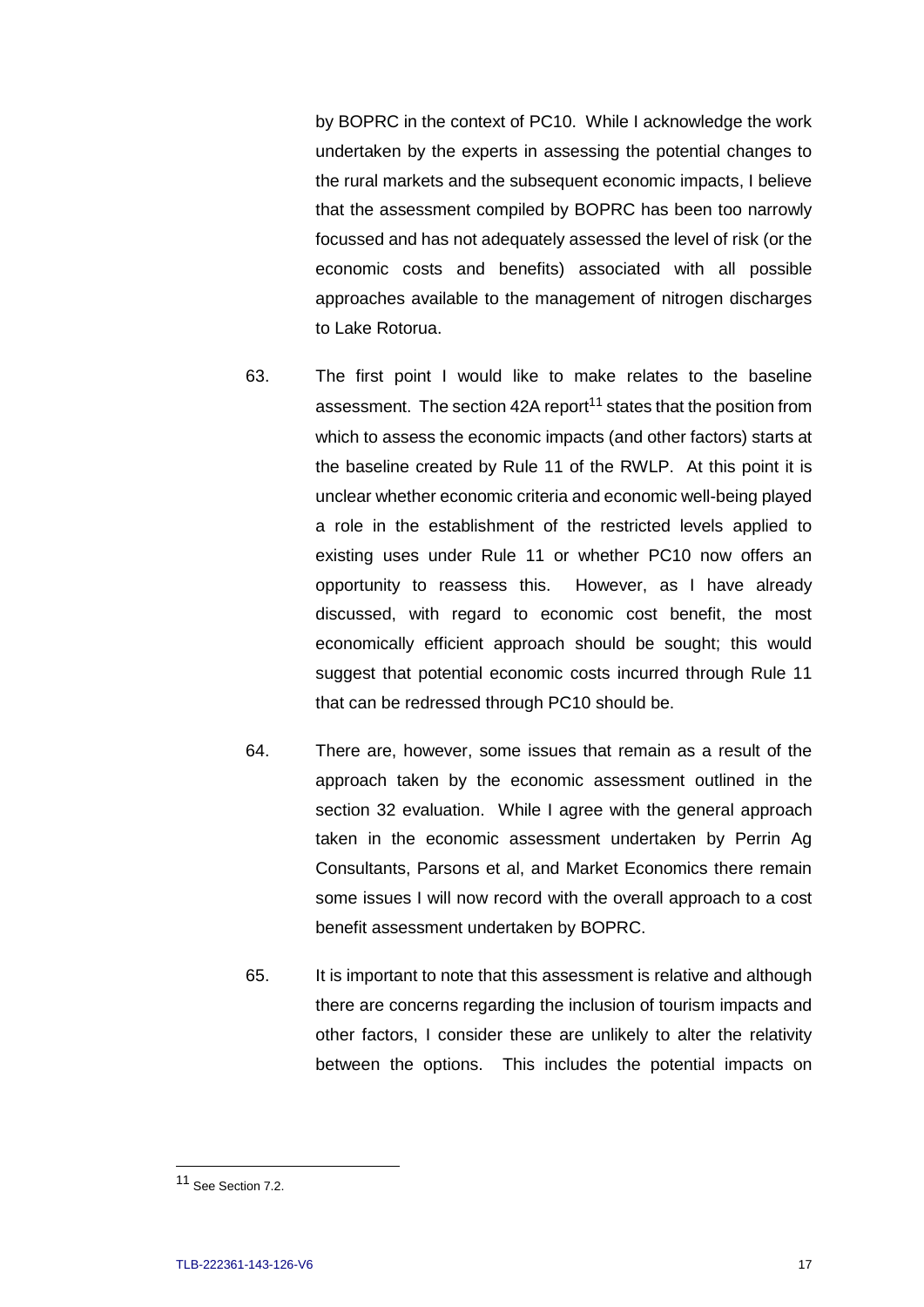tourism of the reduction proposed by PC10 as outlined with regard to urban infrastructure.

- 66. There are also direct impacts on capital to be considered. The Motu review of the Taupo scheme found anecdotally that land prices fell by between 5 and 10%, while the Telfer Young report provided to BOPRC found a 15 to 25% fall in dairy land as a result of Rule 11 (and predicted a further 10 -15% fall due to PC10).
- 67. While property price impacts are likely to be experienced under each scenario these property price falls have significant economic impacts on the wealth and economic prosperity and viability of the Rotorua community.
- 68. Essentially, in my opinion, a key issue with the economic assessment is that it does not adequately outline and weigh all the potential economic costs and benefits of the PC10 approach.
- 69. In terms of the direct impacts on the rural sector of the Rotorua economy, there are two deciding factors in the assessment and several significant assumptions. The first is the type of allocation and the second is the level of 'efficiency' in relation to trading.
- 70. 100% efficient trading means that the nominal impacts are the same between the allocation options, with the grandparenting approach exhibiting the lowest nominal impacts under the 50% efficiency assessment. However, the operation of a trading market to 2032 is likely to be impacted by several other factors including the established price of nitrogen and the original allocation. Thus, if greater trading occurs under the natural capital approach then the direct economic impacts are likely to be relatively less.
- 71. Overall however I do not believe that beyond these direct impacts the potential extent of other economic costs have been adequately assessed in the section 32 evaluation.
- 72. Turning to the ME report, its assessment of the economic impacts of Rotorua nitrogen reduction would appear to be more limited in scope than the title would first suggest. The report itself focuses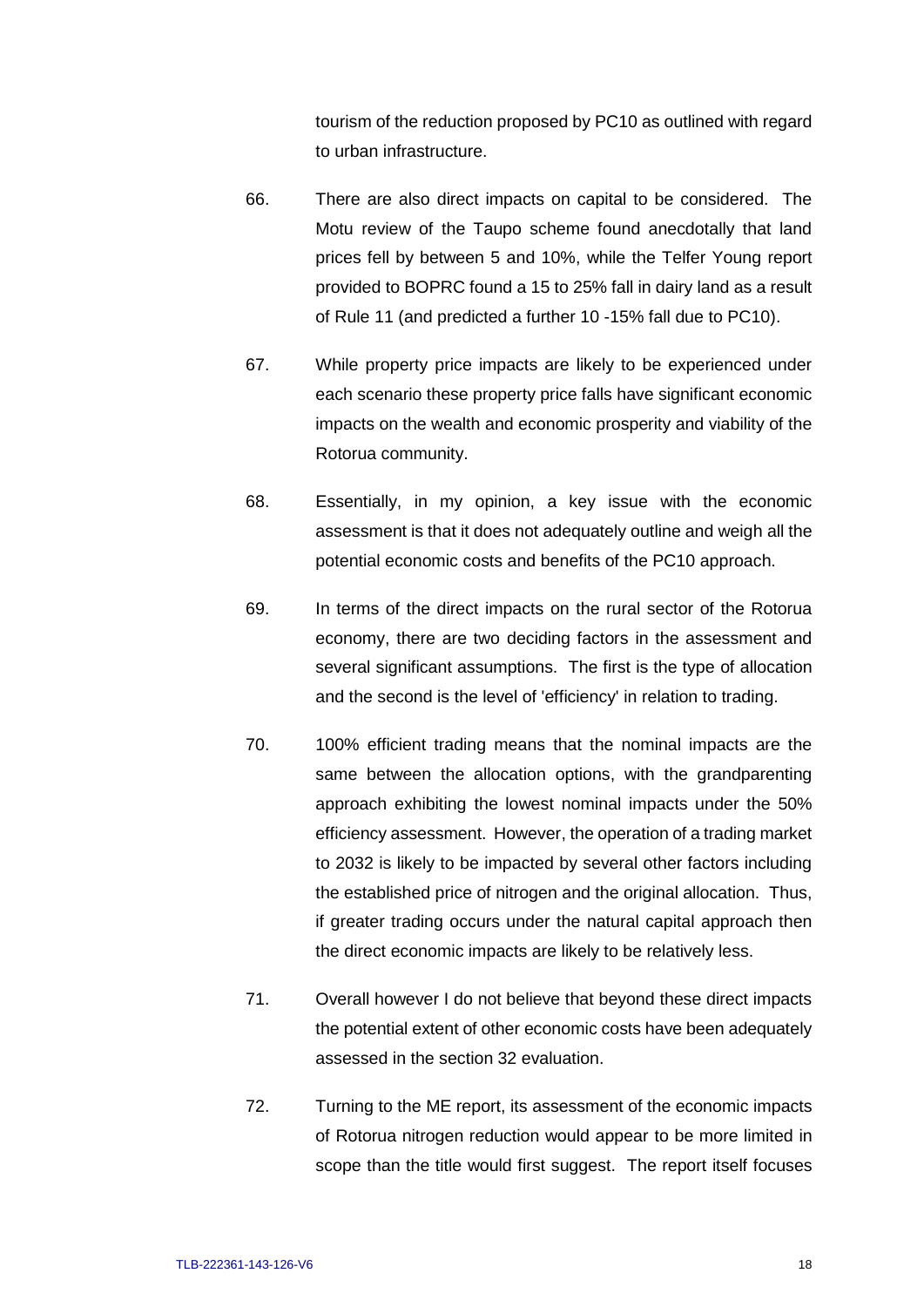on the impact of scenarios for land use change to the rural sector of the Rotorua economy predicted to occur through the implementation of PC10 at the point where the nitrogen targets have been met. This assessment has been based on the Parsons et al report.

- 73. With regard to PC10, the ME report states that it seeks to inform the consideration of the proposed change in terms of the principles of equity/fairness and resource use efficiency. While not being privy to the workings and full assumptions (which raises some questions in my mind) of the report, it does provide an outline of the process which would adequately assess the direct impacts on the farming sectors, as a result of the changes in land use activities there are several aspects that are concerning or absent from the economic assessment.
- 74. The ME report explicitly identifies its limitations, including the fact that it does not constitute all costs and benefits associated with implementation of PC10. This fact is crucial, in my view, when considering the wider economic impacts that have the potential to result from the PC10 provisions as they are currently proposed.
- 75. There are several issues that are raised by the both the results of the ME report, and subsequent evidence, and the breadth of its focus on the principles outlined.
- 76. As I identified earlier, the level of direct economic impact (through the economic impact assessment) is highly sensitive to the level of efficiency under the tradeable rights scheme with little difference in the nominal impact between the 3 allocation scenarios assessed. The development and allocation of a scheme that tends more towards that which natural capital will facilitate is likely to result in greater production per nitrogen discharge and under favourable market conditions is likely to have a greater propensity for this efficiency. As such the direct impacts upon this aspect of the economic cost benefit for PC10 are likely to be less discernible than indicated through the ME report.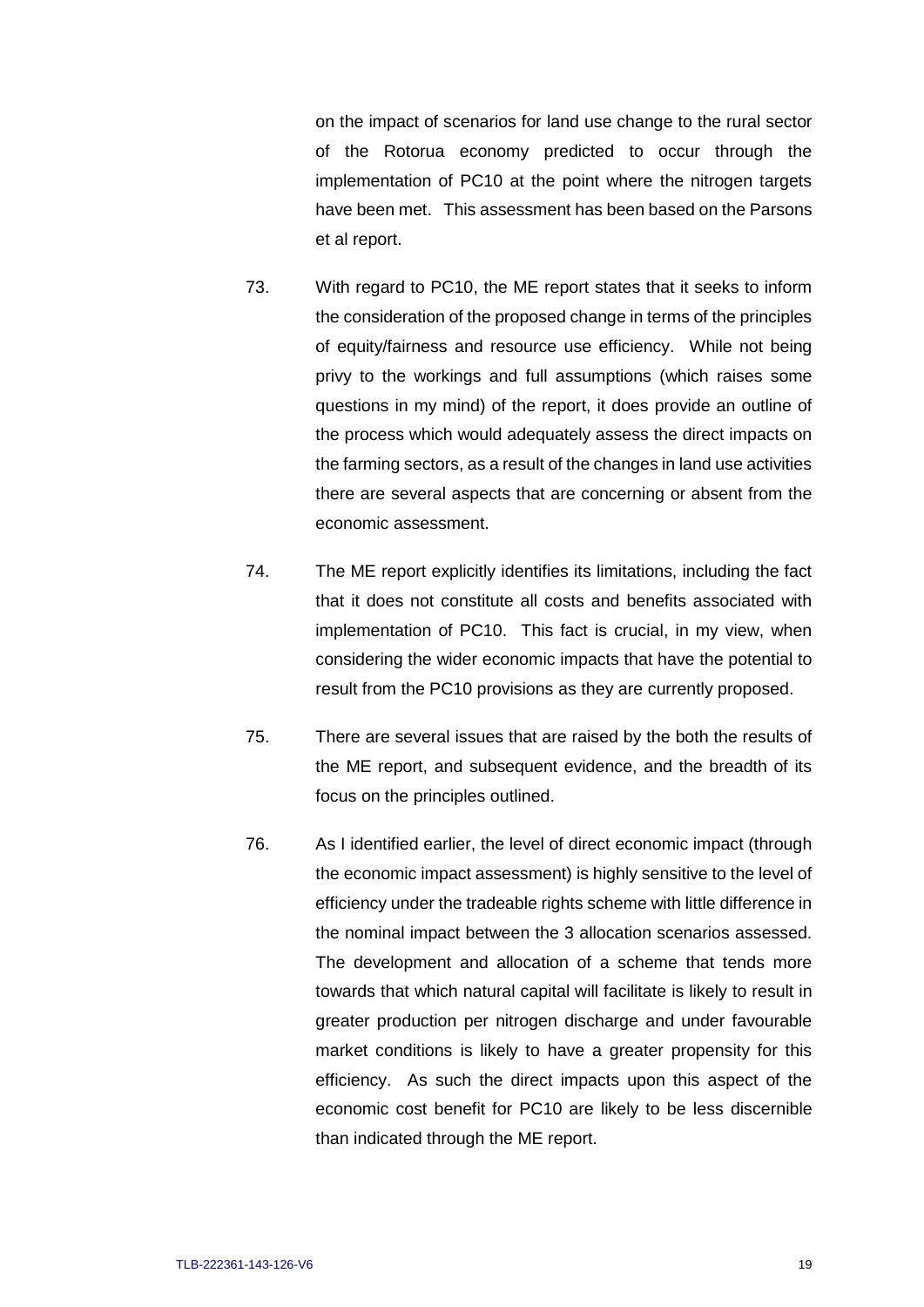- 77. The ME report addresses equity in terms of sector imbalance and considerations of private infrastructure investment. However, as outlined earlier in my evidence there are significant impacts on land investment and property values that have not been addressed in light of the economic benefits associated with the scenarios available.
- 78. Additionally, the ME report has not addressed the concept of resource use efficiency in terms of a sustainable Rotorua economy where production considers the costs of nitrogen (and other environmental costs) and allocates activities to the most productive (least cost) land available.
- 79. No assessment has been undertaken that I am aware of as to the costs associated with continuing to encourage a market where the most efficient land use is not maintained. This approach does not seek to balance the costs and benefits of land use over the longterm where the most productive land (including per nitrogen discharge) is identified and encouraged.
- 80. This assessment, in my opinion, sits at the crux of the purpose of the Act (RMA) to promote the sustainable management of natural and physical resources.

#### **Conclusions**

- 81. Lake Rotorua and the quality of the water and the associated environment plays a significant role in the economic well-being of the Rotorua community.
- 82. The sustainable management of this resource through the management of impacts from nitrogen discharge are a vital economic consideration.
- 83. It is important in understanding the most appropriate policy and management approach to adopt , to have regard to the economic costs and benefits associated with intervention that seeks to balance and internalise appropriate costs into the market.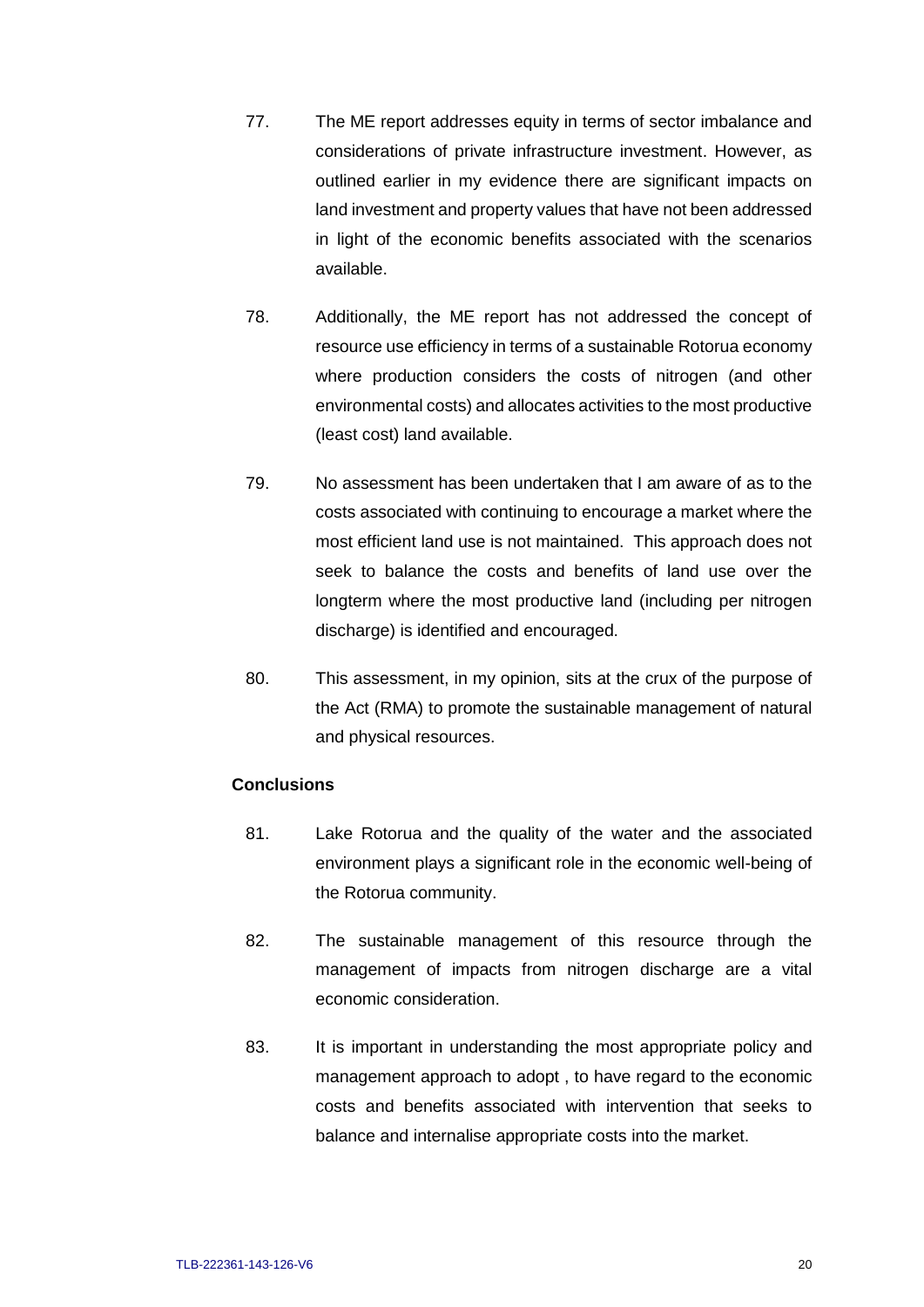- 84. In considering the options for the management, and reduction, of nitrogen discharge in the Lake Rotorua catchment it is important to consider the resulting levels of resource efficiency and whether or not PC10 is likely to facilitate or hinder this level of efficiency in the future.
- 85. In addressing and 'internalising' the cost of nitrogen discharge it is important to have regard for the balance of economic costs and benefits.
- 86. The adoption of an allocative approach for nitrogen rights utilising a grandparenting (with sector averages) methodology is likely to have significant impacts on allocative efficiency and equity over the long term. While the direct economic impact of potential changes to land use profitability have been assessed under the section 32 report this assessment does not, in my opinion, form a sound basis to assess the potential economic costs associated with the approach.
- 87. If it is held that Rule 11 of the RWLP is the appropriate baseline from which to assess impacts, it is still prudent to consider the potential effects of an approach that results in positive economic benefits in light of changes to the existing framework.
- 88. The concept of natural capital as an appropriate response to environmental considerations allows previously 'external' impacts to be considered in market decisions by recognising the lower environmental costs associated with land when considering the overall productivity and viability.
- 89. This approach also addresses the concern with regard to the equity associated with underdeveloped land that potentially meets the low cost criteria.
- 90. This flexibility for land use is crucial, in my opinion, in achieving an economically efficient land use outcome.
- 91. Given the need for flexibility for land use change there is an economic concern regarding the potential costs associated with the